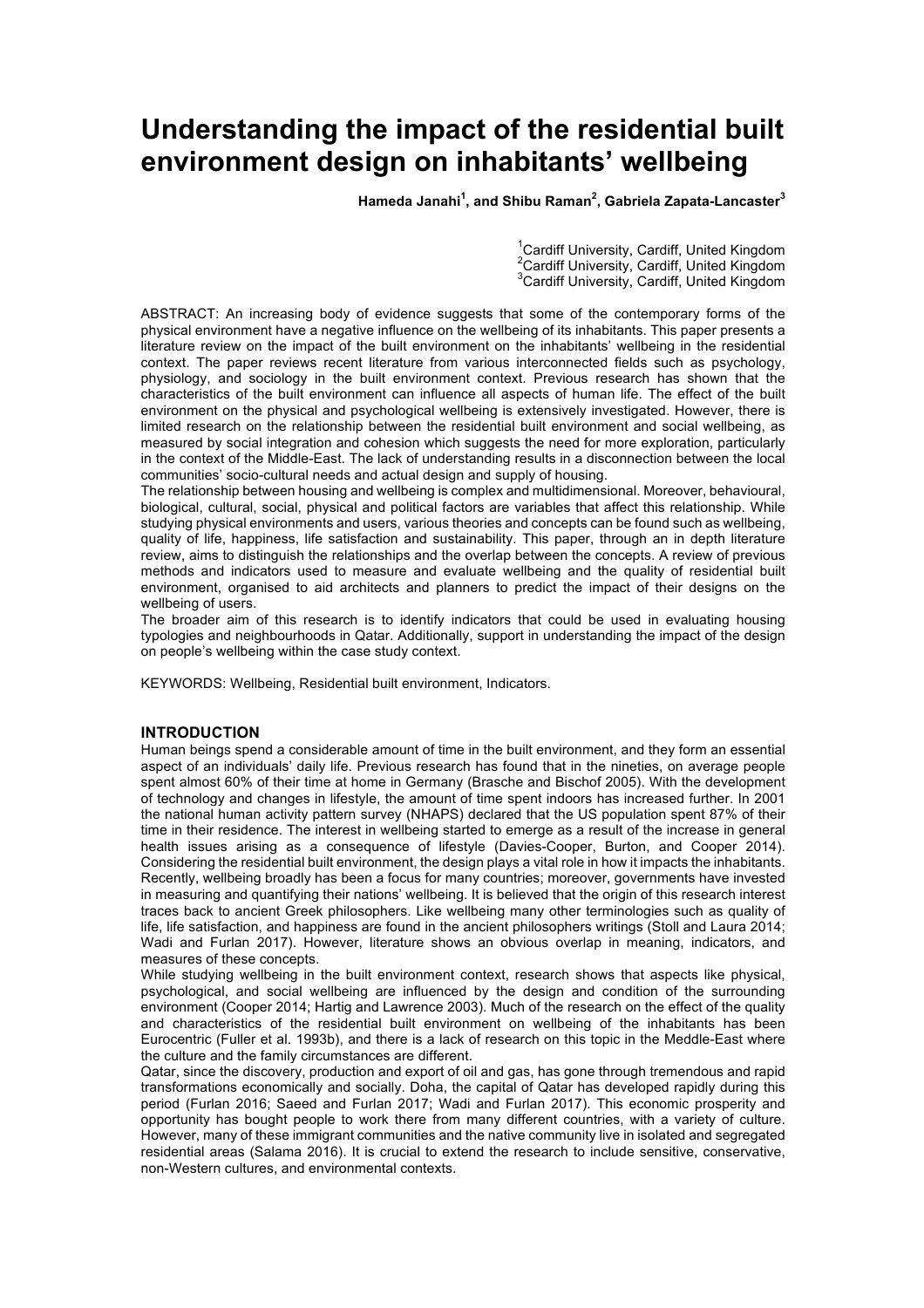The paper begins with a brief background and describing the research gap. The next sections focus on definitions of wellbeing, introducing theories and concepts related to wellbeing. Later, current research on built environment and wellbeing, in addition to methods of assessment is presented.

### **1.0 DEFINITION OF WELLBEING**

Wellbeing was developed throughout history in different phases; each was characterized by a different theme. Starting with Ancient Greece, philosophers described wellbeing as happiness and pleasure. Later, it was the Enlightenment era, philosophical happiness turned into scientific wellbeing that could be measured. During the next couple of centuries, the sociologists, psychologists, and political philosophers entered this research area. The subjective wellbeing measurement was improved later in the second half of the twentieth century (Stoll and Laura 2014).

The World Health Organization (WHO) identified wellbeing as "Health is a state of complete physical, mental and social well-being and not merely the absence of disease or infirmity." Hartig and Lawrence (2003) agreed that health has several facets, involving personal characteristics, behavioural aspects, and socio-physical environment features. On the other hand, sociologists defined social wellbeing as a combination of five dimensions includes coherence, integration, actualization, contribution, and acceptance. Social cohesion and integration were discussed in an urban context (Keyes 2016). Keyes (2016) argues that social wellbeing correlates with other indicators of life satisfaction, happiness, and dysphoria. However, residents describe community wellbeing as availability of attractive setting, social offering, and different cultures acceptance (Kruger 2011). Kostas (2017) believes that social wellbeing in the residential context can be influenced by the social capital, sense of community, neighbours ties, and the social interaction. His literature suggests that subjective wellbeing is affected by good relationship like having friends, spending time with family members, and marriages and romantic relationships.

### **2.0 THEORIES AND CONCEPTS OVERLAP**

There have been numerous people interested in studying the typical, large city issues of isolation, traffic, neighbourhood degradation etc. Therefore, concepts like quality of life, quality of space, liveability, residential evaluation, satisfaction, and sustainability have emerged and usually are used as synonyms since their meanings overlap (Kamp et al. 2003). Furthermore, some of these terminologies are used to define each other. In this context, it is claimed that these notions are not original as anything can fit. The origin of these notions can be traced in multiple research studies into health, safety, wellbeing, residential satisfaction, and urban physical environment (Kamp et al. 2003). Kostas (2017) argue that these concepts come from subjective wellbeing perspectives including; hedonic, eudemonic, and life satisfaction. Moreover, his literature shows a confirmed distinction between different terms by many researchers as; hedonic wellbeing (psychological wellbeing), life satisfaction (prudential happiness), and eudemonic (perfectionist happiness). The below sections aim to briefly clarify and distinguish wellbeing from other terms.

#### **2.1. Wellbeing vs. social sustainability**

The IUCN (1980) defined sustainability as "development that improves the quality of human life while living within the carrying capacity of supporting ecosystems." However, Flores et al. (2000) defined it as "long-term liveability." Although sustainability is usually narrowed to cover the physical terms, yet the common definition is to sustain non-declining wellbeing (Neumayer 2004). Social sustainability in the urban context has been explored in two domains; physical and non-physical factors that contribute to the community sustainability. Researchers listed social interaction, participation, and networks in the community, community stability, sense of place, safety and security as measurements of communities' sustainability (Dempsey et al. 2009). There are several tools that integrate wellbeing and sustainability for example the Gross National Product (GNP), and the Index of Sustainable Economic Welfare (ISEW) Neumayer (2004) argued that wellbeing indicators ignore sustainability and vice versa.

While wellbeing is defined as the satisfaction of human preferences, which are present oriented, sustainability is a more future-oriented notion (Neumayer 2004). A big difference between sustainability and wellbeing is the scale. Wellbeing in sustainability is an overall population satisfaction. However, it is more focused on an actual setting of a neighbourhood, a housing, a population in wellbeing studies.

#### **2. 2. Wellbeing vs. Quality of Life (QOL)**

It is widely agreed that quality of life is multidimensional. Hence, it is argued that it is not possible to find a universal definition (Das 2008; Kamp et al. 2003). WHO-QOL group defined the quality of life broadly as "an individual's perception of his/her position in life in the context of the culture and value systems in which he/she lives and about his/her goals, expectation, standards and concerns." Das (2008) subdivided quality of life into subjective QOL and objective QOL. The external, tangible conditions of life are described as the objective QOL; however, the subjective QOL depends on life satisfaction, job satisfaction, personal happiness (Das 2008). Theofilou (2013) is concerned about the differentiation between the terms 'quality of life' and 'subjective wellbeing'. Felce and Perry (1995) proposed a model of quality of life or overall wellbeing which includes objective and subjective indicators: objective life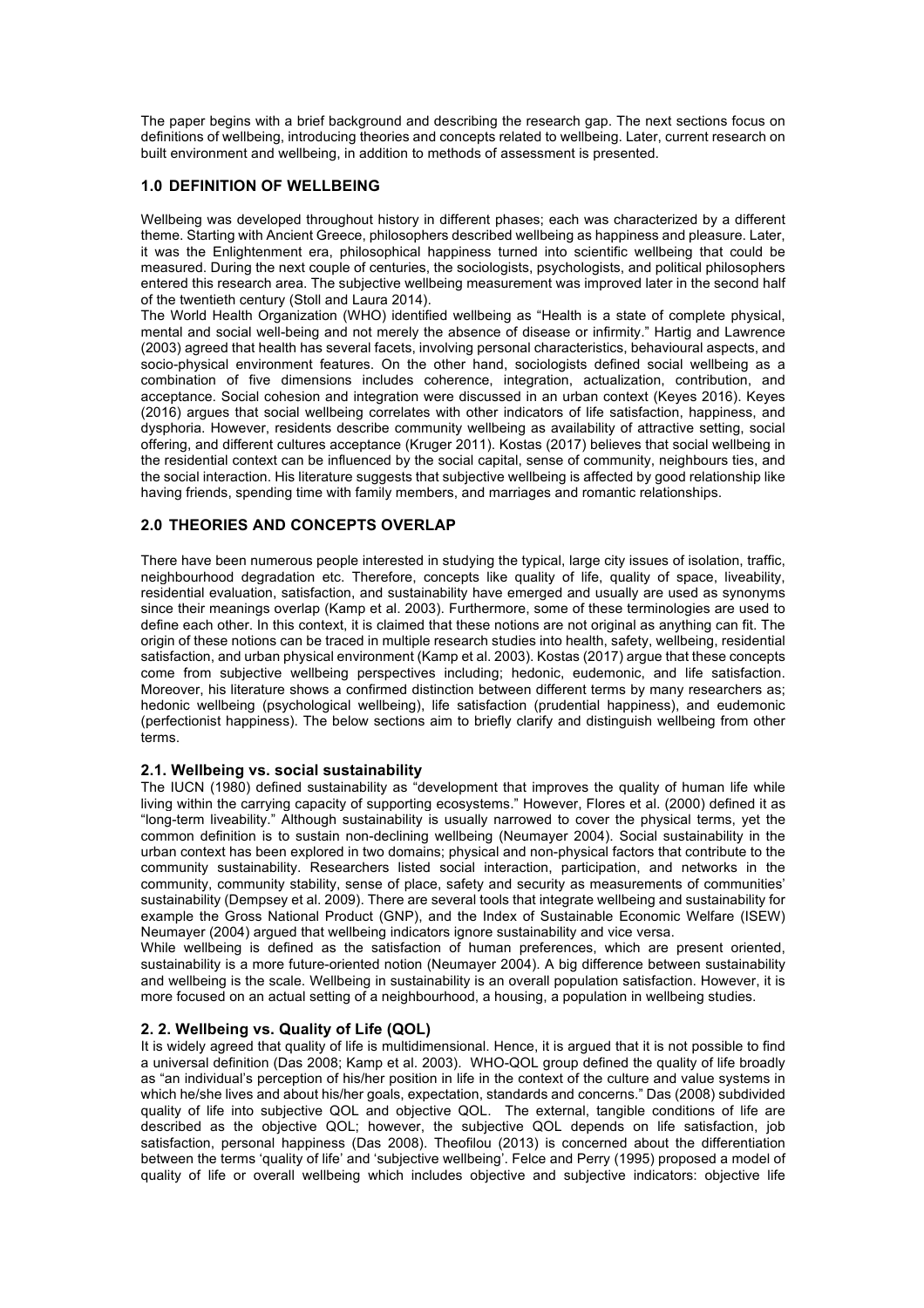conditions (physical, material, social, emotional wellbeing, and development & activity), 'subjective feeling of wellbeing' (*Satisfaction with*: these objective life conditions), and 'personal values and aspirations' (*Importance of*: these conditions).

Similar to 'wellbeing', it is believed that the concept of 'QOL' was derived from ancient philosophers such as Aristotle. The concept's elements may be influenced by the context, era, society, and values. Wadi and Furlan (2017) believe that QOL depends on the inhabitants' sociological and psychological well-being. Das (2008) believe that 'subjective wellbeing' comes under 'objective QOL'. In Therfilou's (2013) literature, 'objective life conditions' come under 'wellbeing', though the quality of life should be limited to peoples' subjective life assessment. Moreover, he expressed that subjective wellbeing has both an effective component and a cognitive component. Diener (2006) disagrees and believes that QOL is objective and wellbeing as a concept is subjective.

## **2.3. Wellbeing vs. Life satisfaction**

Like the other terms, life satisfaction has different definitions, yet a majority described it as people's evaluation of their life as a whole (Diener 2006). Felce and Perry (1995) present several links that combine both life satisfaction and quality of life. They think that personal satisfaction could be a result of life conditions, or it could be combined with life condition to result in the quality of life.

Therfilou (2013) consider life satisfaction as a cognitive component. Furthermore, in Felce and Perry (1995) literature, they categorise wellbeing into four types; physical, material, social, and emotional wellbeing. Life satisfaction is a sub-section of the emotional wellbeing. Diener (2006) believe that life satisfaction is under subjective wellbeing. Mountford (2015) believe that life satisfaction and happiness are forms of mental wellbeing.

### **2.4. Wellbeing vs. happiness**

Happiness has several meanings depending on the context. It can mean positive mood, life satisfaction evaluation, and the good life (Diener 2006). It is observed that external factors such as income, work, community, governance, values, and religion influence happiness as well as personal features like mental and physical health, family experience, education, gender, and age. A number of surveys are used to draw happiness data from such as Gallup World Poll (GWP), the World Values Survey (WVS), the European Values Survey (EVS), and the European Social Survey (ESS) (J. Helliwell, Layard, and Sachs 2012).

It seems that measuring happiness is part of a larger framework for understanding the wellbeing of nations. From the types of questions; the main happiness indicator appears to be how the person describes his/her happiness level, not how happy he/she looks. The coverage of the survey data is international, and most of the surveys ask subjective wellbeing questions – both experienced and remembered wellbeing- (J. Helliwell, Layard, and Sachs 2012).

#### **3.0 Current research on the built environment and wellbeing**

There are multiple dimensions for wellbeing in the built environment context: some have looked at social wellbeing and the built environment (Ellaway 2014; Brown and Lombard 2014; Miles, Coutts, and Mohamadi 2011; Allin 2014). Others looked at psychological wellbeing influenced by the built environment (R. Mitchell 2012; Evans 2003; R. J. Mitchell et al. 2015; White et al. 2013; Miles, Coutts, and Mohamadi 2011). While a large volume of research were found to focus on the health and the lifestyle association to the design of the built environment (Coombes, Jones, and Hillsdon 2010; Thompson Coon et al. 2011; Fraser and Lock 2011; Klepeis et al. 2001; Townshend 2014). The built environment relationship to wellbeing was explored on the national scale as well (R. J. Mitchell et al. 2015; Hartig and Lawrence 2003; Wiedmann, Salama, Ibrahim 2016).

The research on wellbeing can be measured in different scales including community and national level. Similarly, the physical environment can be further subcategorized to dwelling and neighbourhood scales. This literature is reviewing the impact of dwelling and neighbourhoods design impact on different aspects of inhabitants' wellbeing.

#### **3.1 The dwelling scale of the residential built environment**

The section on the dwelling will discuss research undertaken to study three types of wellbeing: social, physical, and psychological. The purpose of the work is to identify the connections between quality of dwelling and wellbeing found in the literature.

#### **3.1.1. Social impact of the dwelling**

In the social wellbeing research, Cooper (2014) proved that children's wellbeing is influenced by many aspects of the built environment such as density, lack of privacy, lack of green and play areas. Moreover, he assigned safety, availability of public areas, and the condition of house maintenance as major indicators of adults' social wellbeing. It is believed that different housing typologies have unlike effects on the inhabitants' wellbeing. Professor Elizabeth (2014) explains that the local characteristics of buildings and neighbourhood better assist wellbeing as they increase the sense of belonging and attachment,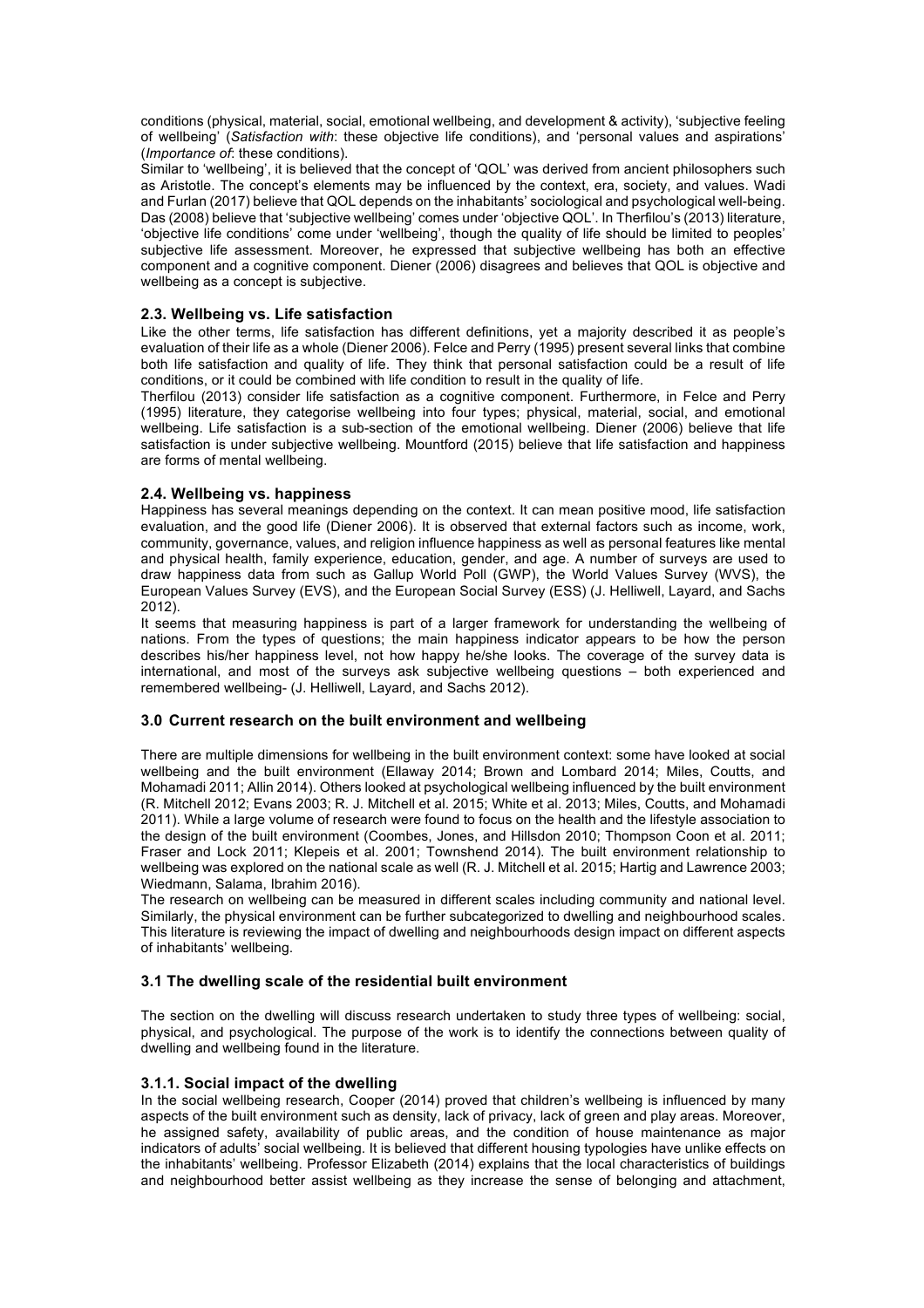especially in children. It has been found that apartment buildings reduce social networking, which accordingly results in more loneliness for women as well as restricting children from playing outside the residential unit (Evans 2003). Further studies have identified spatial arrangement as a variable which can influence the inhabitants' wellbeing. Professor Elizabeth believes that the gradual transition between public and private through buffer zones helps to maintain the privacy of the household and reflect on the wellbeing of people. Additionally, the house's capacity to control the space of contact with others sustains a positive social psychological process (Lawrence 2012). As some behaviours require privacy, controlling the interaction between the people inside and outside the house is essential. Failing to do this may influence the psychological and social wellbeing of the inhabitants (Hartig and Lawrence 2003). Another issue while studying spatial arrangement and wellbeing is overcrowding. This influences social wellbeing since it increases the tension between adults and children (Cooper 2014).

# **3.1.2. Physiological impact of the dwelling**

As for the research on physiological wellbeing, it has been found that high population density increase the chance of infection which influences pregnant women and the unborn children (Cooper 2014). Due to design problems and peoples' behaviour, wellbeing and health states of inhabitants is affected. Smoke from tobacco or wood-fire for heating or cooking, emissions from gas, and exposure to pollutants have very harmful effects on the health (Lawrence 2012 ; Hartig & Lawrence 2003 ; Cooper 2014). A significant volume of research evidences the influence of noise, light levels, access to natural views, air quality, and crowded spaces on the physical and psychological wellbeing of adults (Coombes, Jones, and Hillsdon 2010; Thompson Coon et al. 2011; Fuller et al. 1993a). Cooper (2014) investigated seniors' wellbeing in the built environment and found that the sleep patterns and agitation are influenced by the ability to see nature , as well as noise and light levels. In another dimension, maintenance is one of the most significant issues when looking into physical conditions of the house. It has been proved by Lawrence (2012) that mould growing in the house poses risks to the inhabitants' health. It can cause many problems such as asthma, chronic bronchitis, nasal allergies, and eczema. Maintenance include sewage and solid waste disposal as it can cause infectious diseases (Lawrence, 2012). Another danger on occupants' wellbeing is the safety of the physical conditions of the house. In the European region, more deaths are recorded from accidents inside or around the house than on the roads.

# **3.1.3. Psychological impacts of the dwelling**

Evan (2003) claims that some genetic features make some people more likely to be affected mentally by the built environment. Also, he argued that high-rise housing units negatively impact the mental health of both housewives and children. Crowding - the number of people per room - in the home reduces privacy which results in psychological distress which is more common in some demographic groups like young women (Cooper 2014). Others argue that crowding affects people psychologically which consequently results in physical health problems (Fuller et al. 1993b). The indoor environmental quality is another concern for many researchers. Air quality, for example, is essential for good health, and it is associated with toxic building materials, heating or cooking. Cooper (2014) related psychological distress to air pollution, and the rates increase among people who have adverse life events. Noise prevents inhabitants from using their houses as an emotional retreat: if they suffer from noise, they will spend their leisure time outside the house (Hartig & Lawrence, 2003). Even more- ten percent of adults in Europe suffer from chronic sleep disturbance and need treatment (Lawrence, 2012). Although different age groups respond to lighting levels differently, poor daylight in the house causes poor mental health for the human being (Lawrence, 2012). Beside this, learning in early life can be affected by light quality and quantity (Cooper, 2014).

# **3.2 Neighbourhood scale of the residential built environment**

# **3.2.1. Social impact of the neighbourhood**

The larger context of housing is the city and urban planning impacts on how well the people are. It is advised to integrate different public gathering spaces into the street fabric; it could be parks, squares or public buildings. It has been found that such places impact different aspects of social wellbeing of various age groups (Brown and Lombard 2014; Cooper 2014; Qawasmeh 2014). Independence and accessibility of the neighbourhood are crucial specially for seniors' social wellbeing (Oswald et al. 2007). Ismail (1993 p 582) concluded in his socio-anthropological research that the change in the urban form of the neighbourhoods in Doha has resulted in a superficial and shallow relationship between inhabitants. Relationships of interest, and caution replace relations of affection, trust, and social solidarity. Furlan (2016) concluded that modern planning in Doha's built environment had neglected the liveability aspect. Bertha (2011) investigated the effect of the social network in neighborhoods on the wellbeing. The findings confirmed that living near to extended family members or with an ethnic group helped in reducing stress, encouraged people to interact, avoided isolation and loneliness. Although the research did not quantify proximity, people in this circumstances reported receiving emotional support, material support, household maintenance, and child welfare (Ochieng 2011). Judith (2013) proofed that by having good social life, mental wellbeing is improved consequently. Schoolers debated neighborhoods density. However in the western context, higher densities seems to be best for social interaction, personal relationships, widen the network and enable frequent socializing which considered as social support components (Mouratidis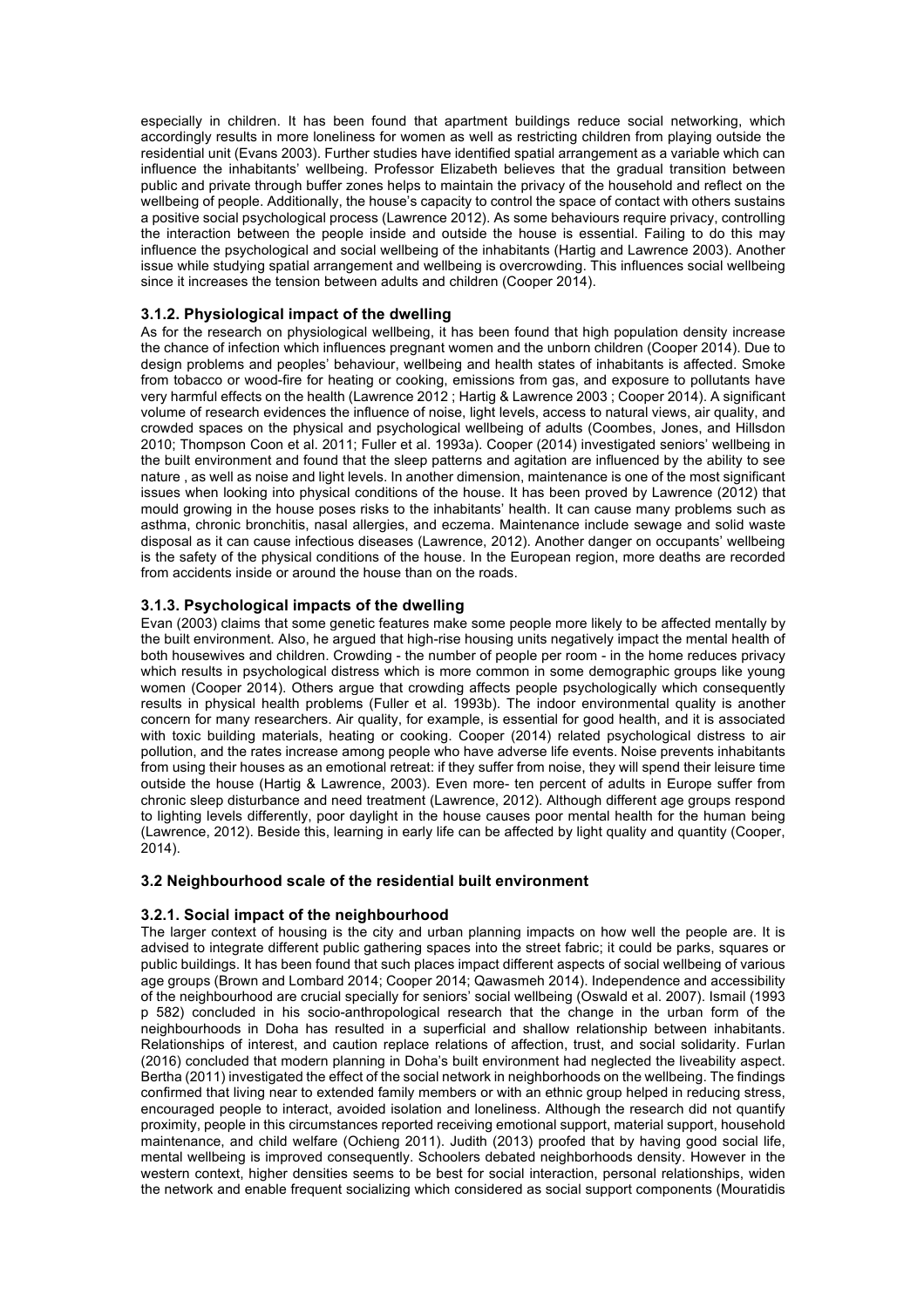2017; Judith E Montford 2013) Judith (2013) suggest that some characteristics in the building scale increase the interaction between neighbors such as the spatial arrangement, function and physical distance, multi-user and multi-purpose spaces.

# **3.2.3. Physical impact of the neighbourhood**

No one can deny that walking in the neighbourhood promotes social as well as physical wellbeing. Researchers claim that a good mixture of uses within walkable distance promotes physical activity (Handy et al. 2002; Cooper 2014). It has been noticed that some design features of the neighbourhood may influence people's activity routines such as distances to destinations, direct routes, sidewalk situation, and availability of attractions along the roads (Townshend 2014). The design and location of facilities such as shops, leisure facilities, and residential areas impact not only peoples' general wellbeing or physical behaviours, but also diet and health (Cooper, 2014). A robust body of evidence supports the positive relationship between health, physical activity and, sequentially, the built environment. Research shows that insufficient physical activity causes death (1 in 6 deaths) and long-term diseases which increases the cost on the government (Lee et al. 2017). Research reported a positive relationship between the amount, proximity, of natural environment around the house and physical activities (Fraser and Lock 2011; Coombes, Jones, and Hillsdon 2010; Thompson Coon et al. 2011; Saeed and Furlan 2017).

# **3.2.4. Psychological impact of the neighbourhood**

Alternatively, psychological wellbeing is linked to the design of the neighbourhood. Numerous surveys support better mental health as a result of exposure to greenery. The results vary according to socioeconomic status, age, and gender (White et al. 2013). Further research was conducted to study the quantity and quality of the urban parks and its effect to the mental health of residence (Mitchell 2013; McEachan et al. 2016; Van Dillen et al. 2012; Cooper, 2014). As for the density, it was proved that higher housing density reduces depression symptoms among inhabitants. However, this result is not the same when the ratio of car usage to the land area increases, as noise exposure effect mental wellbeing (Miles et al. 2011).

### **4.0 Methods of assessing wellbeing and the built environment**

### **4.1. Built environment assessment**

To assess housing quality Hartig and Lawrence (2003) suggested mapping different layers that influence wellbeing. Measurements can be structured as: physical features of the house, location of the housing, landscape features and other land uses, distance to services, support for social contact, access to the house etc. To measure design or construction of the house and its impact on the health of residents, Hartig and Lawrence (2003) advise following the housing standards that describe the minimum qualities of the home required to satisfy physical and psychological wellbeing. Other researchers used computational tools to do the assessment of the built environment such as space syntax (Al-Jokhadar and Jabi 2017). Table 1 show indicators and tools used to assess the built environment.

| Physical           | Indicators                                                   | Assessment of the evidence                                                           | Source                      |
|--------------------|--------------------------------------------------------------|--------------------------------------------------------------------------------------|-----------------------------|
| environment        |                                                              |                                                                                      |                             |
| factor             |                                                              |                                                                                      |                             |
| Hierarchy of       | Spatial arrangement                                          | AGraph                                                                               | (Al-Jokhadar and            |
| spaces             |                                                              |                                                                                      | Jabi 2017)                  |
| Social interaction | Spatial arrangement, Amount of living<br>spaces              | AGraph, VGA                                                                          |                             |
| Visual privacy     | Spatial arrangement                                          | Syntax2D, VGA                                                                        |                             |
| View to the        | Openings location                                            | <b>VGA</b>                                                                           |                             |
| exterior           |                                                              |                                                                                      |                             |
| Greenery           | Quality and quantity of greenery                             | GIS analysis: greenery per dwelling.<br>Quantity and quality of greenery was         | (van Dillen et al.<br>2011) |
| Natural            |                                                              | assessed by observations.                                                            |                             |
| environment        | Type of environment: natural, other type<br>of environments. | Estimate the proportion of land cover in<br>a respondent's area of residence that is | (Mitchell 2012)             |
|                    |                                                              | green space.                                                                         |                             |
| Green urban        | Percentage of LSOA land cover                                | Data were derived from the Generalised                                               | (White et al. 2013)         |
| areas              |                                                              | Land Use Database                                                                    |                             |
| Common areas       | Interaction in green areas                                   | Site observation and analysis                                                        | (Saeed and Furlan           |
|                    |                                                              | In-depth interviews                                                                  | 2017)                       |
| Quality of Urban   | residents' perception of the physical                        | Site visits, observation                                                             | (Wadi and Furlan            |
| Life               | environment, the social and perceptual                       | Walk through assessments                                                             | 2017)                       |
|                    | factor                                                       | In-depth interviews with residents                                                   |                             |
| Quality of Urban   | Residents real interaction and relationship                  | Interaction and urban activity                                                       | (Qawasmeh 2014)             |
| Life               | with their living built environment                          | Residential satisfaction and attachment                                              |                             |

**Table 1**: Built environment indicators used in previous research. Source: (Author 2018)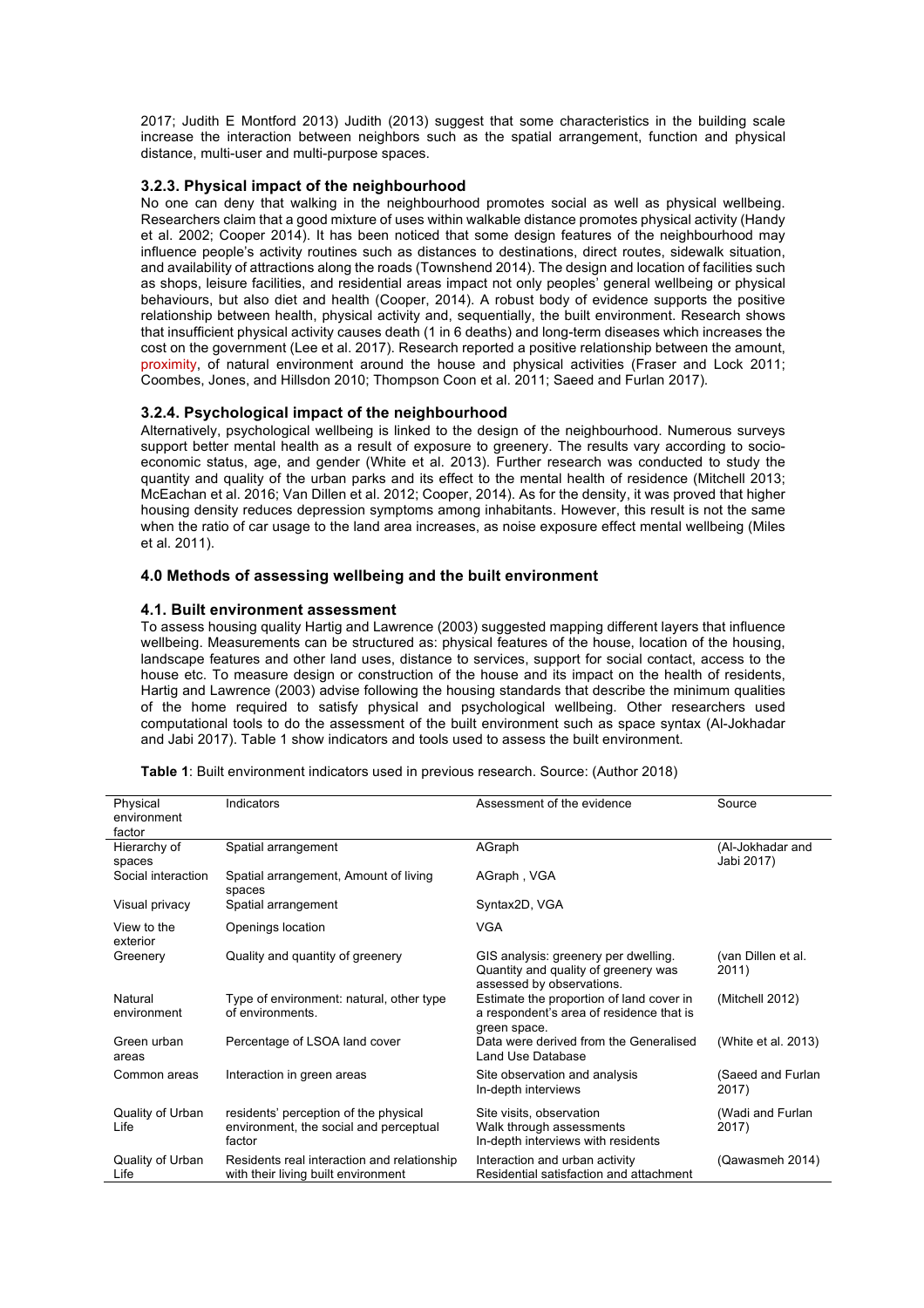| Crowding        | Subjective housing quality measures          | <b>Interviews</b>            | (Fuller et al.           |
|-----------------|----------------------------------------------|------------------------------|--------------------------|
|                 | Objective crowding measures                  | Satisfaction surveys         | 1993b)(Qawasmeh          |
|                 |                                              |                              | 2014)(Qawasmeh           |
|                 |                                              |                              | 2014)(Qawasmeh           |
|                 |                                              |                              | 2014)                    |
| Housing density | Data were provided by the ABS                | Dwelling density per hectare | (Badland et al.<br>2017) |
| Housing quality | Structural quality, clutter and cleanliness, | Walk-through rating          | (Rollings et al.         |
|                 | hazards, indoor climate, and                 |                              | 2017; Poortinga et       |
|                 | privacy/crowding                             |                              | al. 2017)                |

## **4.2. Wellbeing assessment**

Modern governments and policymakers were interested in wellbeing. The level of happiness of countries are evaluated by the United Nations (UN) using six different indicators; freedom, generosity, health, social support, income and trustworthy governance (J. F. Helliwell, Layard, and Sachs 2017). Some research was found to use the gross domestic product (GDP) as an indicator of happiness and wellbeing of people. Paul argues that the GDP is a less reliable indicator since it gives a partial picture of social progress, quality of life, and the environment states. Growth matters but we cannot ignore other factors such as our families, relationships, and community in which we live. The social indicators movement was initiated against one-sided focus on economic security (Kamp et al. 2003). Table 2 show methods used to assess different types of wellbeing.

| Wellbeing      | Indicators                                                                                    | Assessment method                                                                                                                  | Source                                   |
|----------------|-----------------------------------------------------------------------------------------------|------------------------------------------------------------------------------------------------------------------------------------|------------------------------------------|
| perspective    |                                                                                               |                                                                                                                                    |                                          |
| Social         | Social interaction                                                                            | Content analysis, site observations,<br>walking tour assessments                                                                   | (Eissa et al. 2015)                      |
| Social         | Affordable housing, density, and tenure.                                                      | Review urban planning documents<br>Neighbourhood spatial measures.<br>VicHealth Indicators Survey<br>Survey community satisfaction | (Badland et al.<br>2017)                 |
| General health | General health.<br>General mental health status                                               | Self-reported health questionnaire<br>(N.1641), Short-Form 36, (MHI-5).                                                            | (van Dillen et al.<br>2011)              |
| Mental         | Internal environment control<br>Design, maintenance, noise, density and<br>escape             | Postal survey: SF36 subscales for<br>mental health (MH) and vitality (V).                                                          | (Guite, Clark, and<br>Ackrill 2006)      |
| Mental         | Urban form: housing density, green<br>spaces, density of auto commuters<br>Social environment | Validated measure of depressive<br>symptoms                                                                                        | (Miles, Coutts,<br>and Mohamadi<br>2011) |
| Mental         | Environments grouped as natural or non-<br>natural                                            | General Health Questionnaire (GHQ)<br>Warwick Edinburgh Mental health and<br>Wellbeing Score (WEMWBS)                              | (R. Mitchell 2012)                       |
| Mental         | Distance to urban green spaces                                                                | Short-form, 12-item GHQ<br>Global life satisfaction survay                                                                         | (White et al. 2013)                      |
| Mental         | Neighbourhood characteristics or services                                                     | WHO-5 scale<br>Interviews<br>2012 European Quality of Life Survey<br>(EQOLS)                                                       | (R. J. Mitchell et<br>al. 2015)          |
| Psychological  | Household crowding                                                                            | Survey on depression and anxiety                                                                                                   | (Fuller et al.<br>1993b)                 |
| Psychological  | Dwelling quality<br>Neighborhood quality and stability                                        | <b>Rutter Child Behaviour Questionnaire</b><br>Youth and Adult Self Report Scales                                                  | (Rollings et al.<br>2017)                |

# **CONCLUSION**

It is not surprising that wellbeing research is getting more attention, as many of the residential built environments are prototyped and pre-fabricated, yet norms and cultures are marginalized. This literature review shows some dimensions of residential built environment impact on inhabitants' wellbeing. Furthermore, it forms a starting point for future investigation in this subject. The paper attempt to clarify briefly and distinguish overlapped terminologies used in wellbeing and built environment research. The lack of knowledge in this matter has resulted in miss-use and mixture of parameters. It is important to clarify these terms by comparing their definitions and their measures. It has been noticed that some of the objective wellbeing indicators like the quality of life are influencing the subjective wellbeing dimensions. This paper shows a great need for expansion of exploration on the impact of residential built environment on inhabitants' wellbeing beyond the Western region.

# **REFERENCE**

Al-Jokhadar, Amer, and Wassim Jabi. 2017. "Qualitative Representation and Spatial Reasoning in a Rule-Based Computational Design Model." eCAADe Education and Research in Computer Aided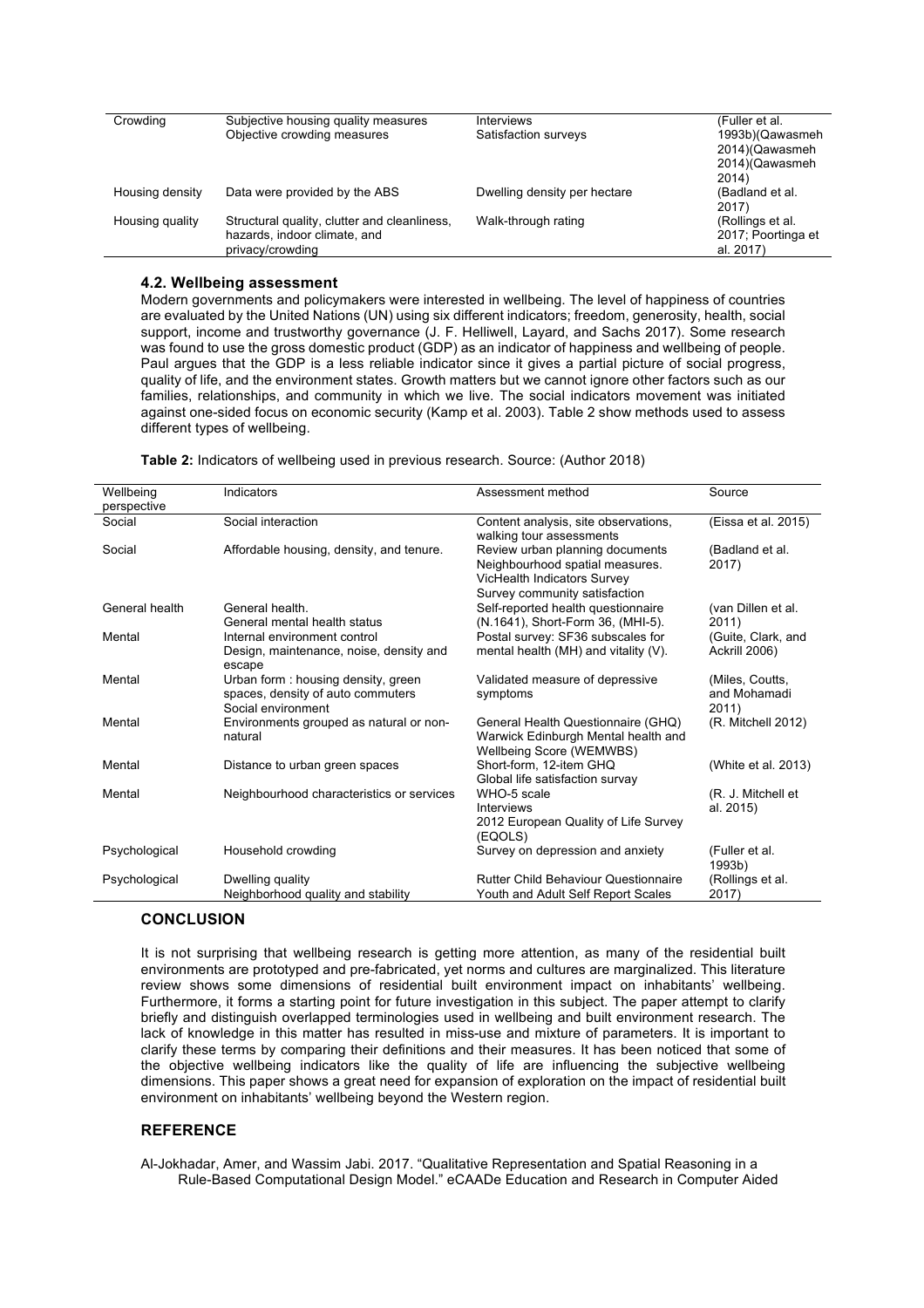Architectural Design in Europe, Brussels and the Welsh School of Architecture, Cardiff University, Wales, United Kingdom.

- Allin, Paul. 2014. *Measuring Wellbeing in Modern Societies*. *Wellbeing*. Vol. III. https://doi.org/10.1002/9781118539415.wbwell035.
- Badland, Hannah, Sarah Foster, Rebecca Bentley, Carl Higgs, Rebecca Roberts, Christopher Pettit, and Billie Giles-Corti. 2017. "Examining Associations between Area-Level Spatial Measures of Housing with Selected Health and Wellbeing Behaviours and Outcomes in an Urban Context." *Health and Place* 43 (June 2016). Elsevier:17–24. https://doi.org/10.1016/j.healthplace.2016.11.003.
- Brasche, Sabine, and Wolfgang Bischof. 2005. "Daily Time Spent Indoors in German Homes Baseline Data for the Assessment of Indoor Exposure of German Occupants." *International Journal of Hygiene and Environmental Health* 208 (4):247–53. https://doi.org/10.1016/j.ijheh.2005.03.003.
- Brown, Scott C, and Joanna Lombard. 2014. "Neighborhoods and Social Interaction." In *Wellbeing*. John Wiley & Sons, Ltd. https://doi.org/10.1002/9781118539415.wbwell059.
- Burton, Elizabeth. 2014. *The Pursuit of Happiness*. https://youtu.be/SzyPsg0RoyU.
- Coombes, Emma, Andrew P. Jones, and Melvyn Hillsdon. 2010. "The Relationship of Physical Activity and Overweight to Objectively Measured Green Space Accessibility and Use." *Social Science and Medicine* 70 (6):816–22. https://doi.org/10.1016/j.socscimed.2009.11.020.
- Cooper, Rachel. 2014. "Wellbeing and the Environment." In *Wellbeing*. John Wiley & Sons, Ltd. https://doi.org/10.1002/9781118539415.wbwell055.
- Das, Daisy. 2008. "Urban Quality of Life: A Case Study of Guwahati." *Social Indicators Research* 88 (2):297–310. https://doi.org/10.1007/s11205-007-9191-6.
- Davies-Cooper, Rachel, Elizabeth Burton, and Cary L Cooper. 2014. *Wellbeing : A Complete Reference Guide. Volume II, Wellbeing and the Environment*. *Wellbeing and the Environment*. Chichester : Wiley-Blackwell.
- Dempsey, Nicola, Glen Bramley, Sinead Power, and Caroline Brown. 2009. "The Socilal Dimension of Sustainable Development: Defining Urban Social Sustainability." *Sustainable Development* 19 (5):289–300. https://doi.org/10.1002/sd.417.
- Diener, Ed. 2006. "Guidelines for National Indicators of Subjective Well-Being and Ill-Being." *Journal of Happiness Studies* 1 (2):397–404. https://doi.org/10.1007/s11482-006-9007-x.
- Dillen, Sonja M E van, Sjerp de Vries, Peter P Groenewegen, and Peter Spreeuwenberg. 2011. "Greenspace in Urban Neighbourhoods and Residents' Health: Adding Quality to Quantity." *Journal of Epidemiology and Community Health* 66 (6):e8–e8. https://doi.org/10.1136/jech.2009.104695.
- Eissa, Bassma, Rana Awwad, Reem Awwaad, and Raffaello Furlan. 2015. "Neighborhoods and Social Interactions : The Case of Al-Najada Area in Doha" 5 (4):119–33. https://doi.org/10.5923/j.sociology.20150504.03.
- Ellaway, Anne. 2014. "The Impact of the Local Social and Physical Local Environment on Wellbeing." In *Wellbeing*. John Wiley & Sons, Ltd. https://doi.org/10.1002/9781118539415.wbwell057.
- Evans, Dr Gary W. 2003. "The Built Environment and Mental Health." *Journal of Urban Health* 80 (4):536–55. https://doi.org/10.1093/jurban/jtg063.
- Felce, David, and Jonathan Perry. 1995. "Quality of Life: Its Definition and Measurement." *Research in Developmental Disabilities* 16 (1):51–74. https://doi.org/10.1016/0891-4222(94)00028-8.
- Fraser, Simon D.S., and Karen Lock. 2011. "Cycling for Transport and Public Health: A Systematic Review of the Effect of the Environment on Cycling." *European Journal of Public Health* 21 (6):738–43. https://doi.org/10.1093/eurpub/ckq145.
- Fuller, Theodore D, John N Edwards, Santhat Sermsri, and Sairudee Vorakitphokatorn. 1993a. "Housing , Stress , and Physical Evidence" 36 (Ii):1417–28.
	- ———. 1993b. "HOUSING , STRESS , AND PHYSICAL EVIDENCE" 36 (Ii):1417–28.

Furlan, Raffaello. 2016. "Modern and Vernacular Settlements in Doha: An Urban Planning Strategy to Pursue Modernity and Consolidate Cultural Identity." *Arts and Social Sciences Journal* 7 (2):2–5. https://doi.org/10.4172/2151-6200.1000171.

- Guite, H. F., C. Clark, and G. Ackrill. 2006. "The Impact of the Physical and Urban Environment on Mental Well-Being." *Public Health* 120 (12):1117–26. https://doi.org/10.1016/j.puhe.2006.10.005.
- Handy, Susan L., Marlon G. Boarnet, Reid Ewing, and Richard E. Killingsworth. 2002. "How the Built Environment Affects Physical Activity: Views from Urban Planning." *American Journal of Preventive Medicine* 23 (2 SUPPL. 1):64–73. https://doi.org/10.1016/S0749-3797(02)00475-0.
- Hartig, Terry, and Roderick Lawrence. 2003. "The Residential Context of Health." *Journal of Social Issues* 59 (3):455–73. papers2://publication/uuid/EDDB0560-D3ED-4AE1-9F31-FDD0EB643471.
- Helliwell, John F, Richard Layard, and Jeffrey D Sachs. 2017. "World Happiness Report Executive Summary." *New Directions for Youth Development*, no. 120:7–12. https://doi.org/10.1002/yd.282.
- Helliwell, John, Richard Layard, and Jeffrey Sachs. 2012. "World Happiness Report." New York. Ismail, Farouk. others. 1993. *Social Map of the City of Doha: A Socianthropological Study*. Doha:
	- University of Qatar, Center for Documentation and Humanities.
- Kamp, Irene Van, Kees Leidelmeijer, Gooitske Marsman, and Augustinus Hollander. 2003. "Urban Environmental Quality and Human Well-Being Towards a Conceptual Framework and Demarcation of Concepts ; a Literature Study." *Landscape and Urban Planning* 65:5–18.